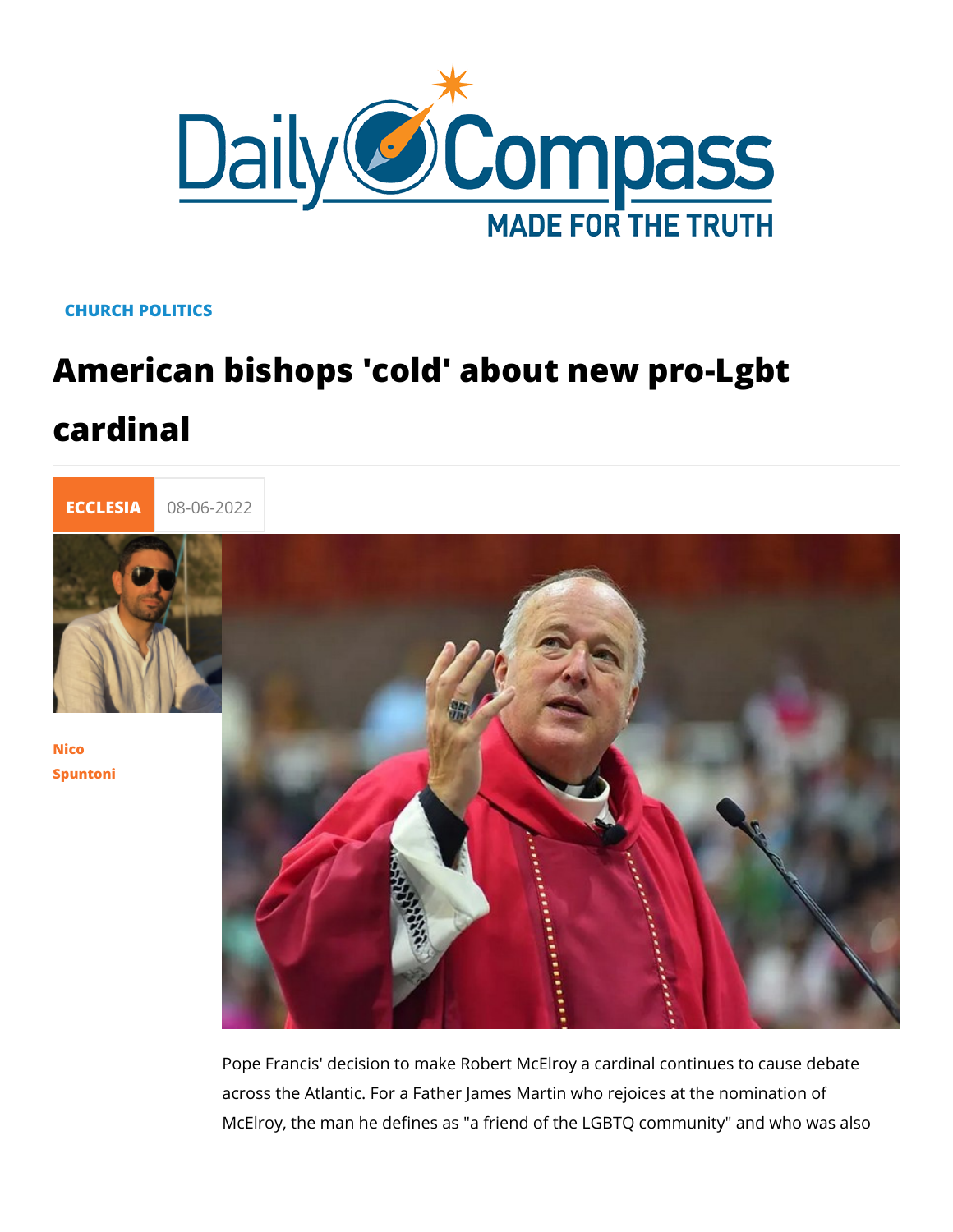"one of the first supporters of Building a Bridge", there is a whole US Catholic world that grew up with the pontificates of John Paul II and Benedict XVI that is turning its nose up at the nomination.

**The reaction of the Bishops' Conference itself**, led by the Archbishop of Los Angeles José H. Gomez - who is again denied the cardinalate awarded instead to a bishop of a diocese suffragan to his own - is rather lukewarm, to put it mildly. A communiqué of a few terse lines in which he limited himself to saying that with this nomination "Pope Francis has shown his pastoral care for the Church in the United States". Both winners and losers agree that with this nomination Bergoglio wanted to give an unequivocal message. It does not escape most people's notice that McElroy is critical of the bishops who insist on denying the Eucharist to pro-choice politicians.

**The nomination to Cardinal comes at a time when the issue**, 18 years after the John Kerry case and then-Cardinal Joseph Ratzinger's note on Being Worthy to Receive Holy Communion, is highly topical due to the presence of a Catholic President battling with the Supreme Court to defend the right to abortion. In the same days in which San Francisco Archbishop Salvatore Cordileone forbids Nancy Pelosi to receive the Eucharist, it is instead the Bishop of San Diego, who is used to branding these initiatives as "political manipulation", to be rewarded with the nomination.

**The move has excited liberal Catholicism circles** to the point of issuing a challenge in the pages of their leading organ, the *National Catholic Reporter:* to have the Dem Speaker of the House lead the official US delegation to the consistory on 27 August.

**Francis' cardinal appointments in the States,** all pointing in a specific direction, confirm the lack of feeling between the current pontificate and the majority of the stars and stripes episcopate. A distance made manifest by the resounding papal words spoken three years ago on the flight to his apostolic visit to Mozambique ("The Americans attack me? For me it's an honour!"). An analysis of this love that never blossomed has been ventured by Father Antonio Spadaro in his "The New World of Francis", writing that the "American Catholicism shaped by the culture wars" would judge this pontificate "dangerously close to or not sufficiently combative against the secularist liberalism embodied by the Democratic Party" and therefore "as a repudiation of the intellectual and moral paradigm (...) identified in definitive terms by John Paul II and Benedict XVI".

It is interesting to note how the Sicilian Jesuit, believed to be very close to the Holy Father, sees a difference only in form but not in substance between the approach of the